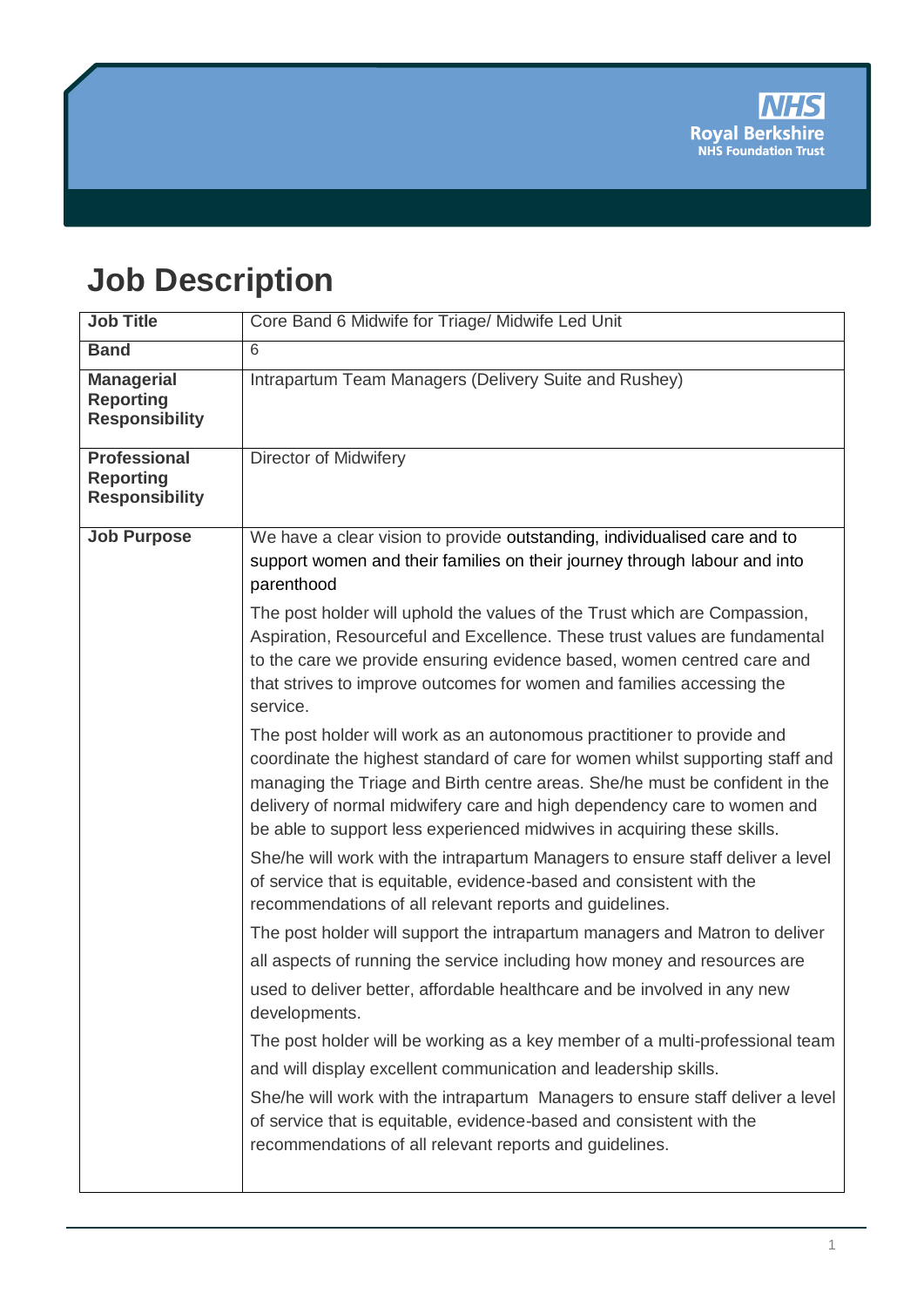#### PRINCIPLE RESPONSIBILITIES

#### **Managerial**

1. Manage people to ensure the effective operation of the team. Ensure effective skill- mix and appropriate management at all times. Demonstrate leadership by example.

2. Demonstrate a positive attitude and high level of motivation by showing a strong commitment to the service.

3. Be accountable for midwifery performance and achievement of all organisational targets and standards, working within the Trust's governance framework and current regulatory and policy requirements. To be aware of local and national guidance for maternity services.

4. Assess performance of the team in co-ordination with other deputy senior midwives working in the area. Provide clear feedback to team members in a way that is conducive to maintaining and improving performance. Work closely with the Human Resources Department as appropriate.

5. Demonstrate excellent personal communication. Establish and maintain effective two-way communication channels with individuals and groups. Demonstrate appropriate assertiveness and ability to challenge others when the rights of women and others may be infringed. 6. Be responsible for the standard of midwifery care delivered in work area. Display evidence that staff provide holistic, evidence based, women centred care. To celebrate positive achievements with the department's team

7. Demonstrate that women and their partners / relatives where relevant are involved in both decisions affecting their care and wellbeing, and in service development. Practice in accordance with the professional, ethical and legal codes of the Nursing and Midwifery Council, and Trust's protocols and guidelines. Be accountable for own practice and for the delegation of care he / she gives to more junior colleagues, support workers and students.

8. Prioritise workload to meet targets. Be able to work under pressure and seek creative solutions to challenges. Ensure that the Matron is alerted to quality issues.

9. In conjunction with the intrapartum Mangers to be responsible for ensuring procurement of all equipment and stock are cost effective and have knowledge of the budget requirements relating to the area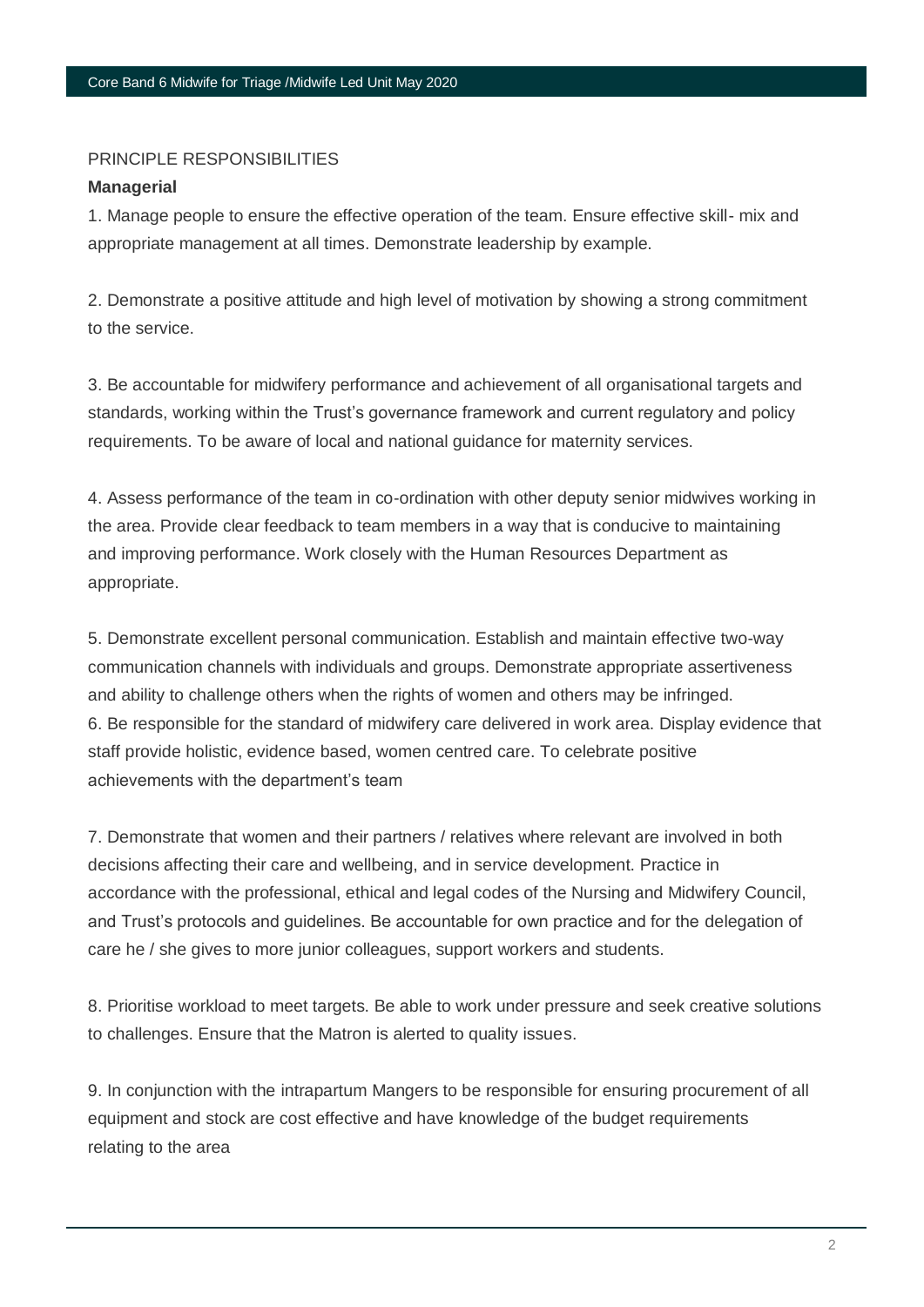10. Be responsible for ensuring the clinical area practices within Data Protection/ Confidentiality/ Caldicott principles. Ensures that suitable communication networks are in place to share highly sensitive information across organisational boundaries where appropriate.

11. Actively promote diversity, including race diversity, both in the delivery of the Directorate's services and in the recruitment, management and development of staff within the clinical area. Generate and sustain relationships that promote dignity, rights and responsibilities. Identify and take action to address discrimination and oppression.

12. Promote interdisciplinary working, with outcomes aimed at the best interest of women and their families.

13. Responsible for managing changes in clinical practice and service delivery throughout maternity services to meet the needs of women and their families.

14. She/he will participate in rotations of midwives between the high risk and low risk intrapartum areas. To shadow the delivery suite coordinator; to gain an insight into this role and have an opportunity to understand the challenges and responsibilities.

## **Clinical and Technical**

1. Demonstrate specialist expertise and professional knowledge acquired through post registration academic, clinical, leadership and management development. Works as a role model for professional practice and understands the impact of poor performance.

2. Work with the intrapartum Managers, Matron and infection control champions to support surveillance, auditing and implementation of National and local guidelines/protocols, in particular those concerning infection control, privacy & dignity.

3. In conjunction with the intrapartum Managers, Matron and other deputy ward managers/ Director of Midwifery / Practice Educators, develop and monitor midwifery performance and clinical outcomes to improve and develop high standards of patient care. Place the woman's experience at the core of service delivery. Monitor and audit the quality of care through a range of strategies, including risk management incident reporting, complaints, research and effectiveness monitoring and clinical audit.

4. Maintain standards of conduct to sustain public confidence in accordance with the NMC Code of Professional Conduct, Midwives Rules, and Midwives Code of Practice and Trust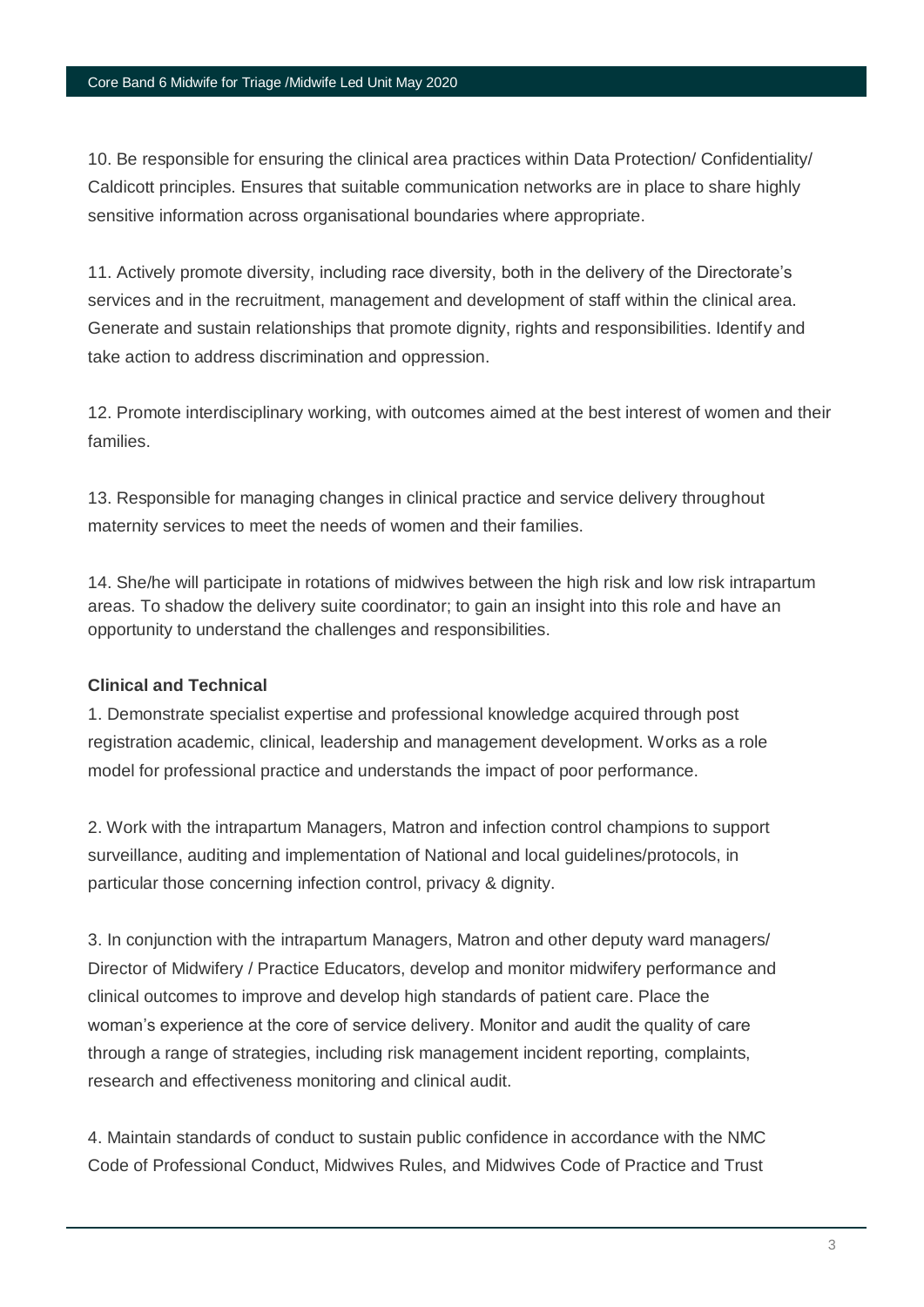policies.

5. Ensure that at all times the interests and wellbeing of babies are paramount, whilst continuing to act as an advocate for their mothers.

6. Act as an essential communication conduit between the women, consultant Obstetricians, Neonatal services, Consultant Midwife, Supervisors of Midwives, Practice Development, Clinical Skills Facilitator and Practice Educator

7. Be accountable for communication and dissemination to appropriate midwives/agencies or other health professionals.

8. To have working knowledge of the electronic systems used by the department and the Trust.

9. Participate in the hospital oncall service and to shadow the maternity unit coordinator to gain an insight into this role.

# **Teaching and Training**

1. Promote/ develop and maintain a culture within clinical environment which challenges and questions practice, and promotes the quality of thinking amongst practitioners. Ensure that students and staff receive effective induction, mentorship, development and support.

2. To be responsible for the collation and dissemination of research information and evidence to staff.

3. Participate in orientation and induction programmes.

4. Encourage staff to learn from past experience by providing practical support to enable effective reflection.

5. To take responsibility for ascertaining women's experiences/perceptions of current service provision to improve practice and monitor implementation of National Guidance.

# **ROLE RESPONSIBILITIES.**

1. Be proactive in identifying risks within own working area and where appropriate undertake risk assessments and provide feedback to team. Ensure team works within risk management/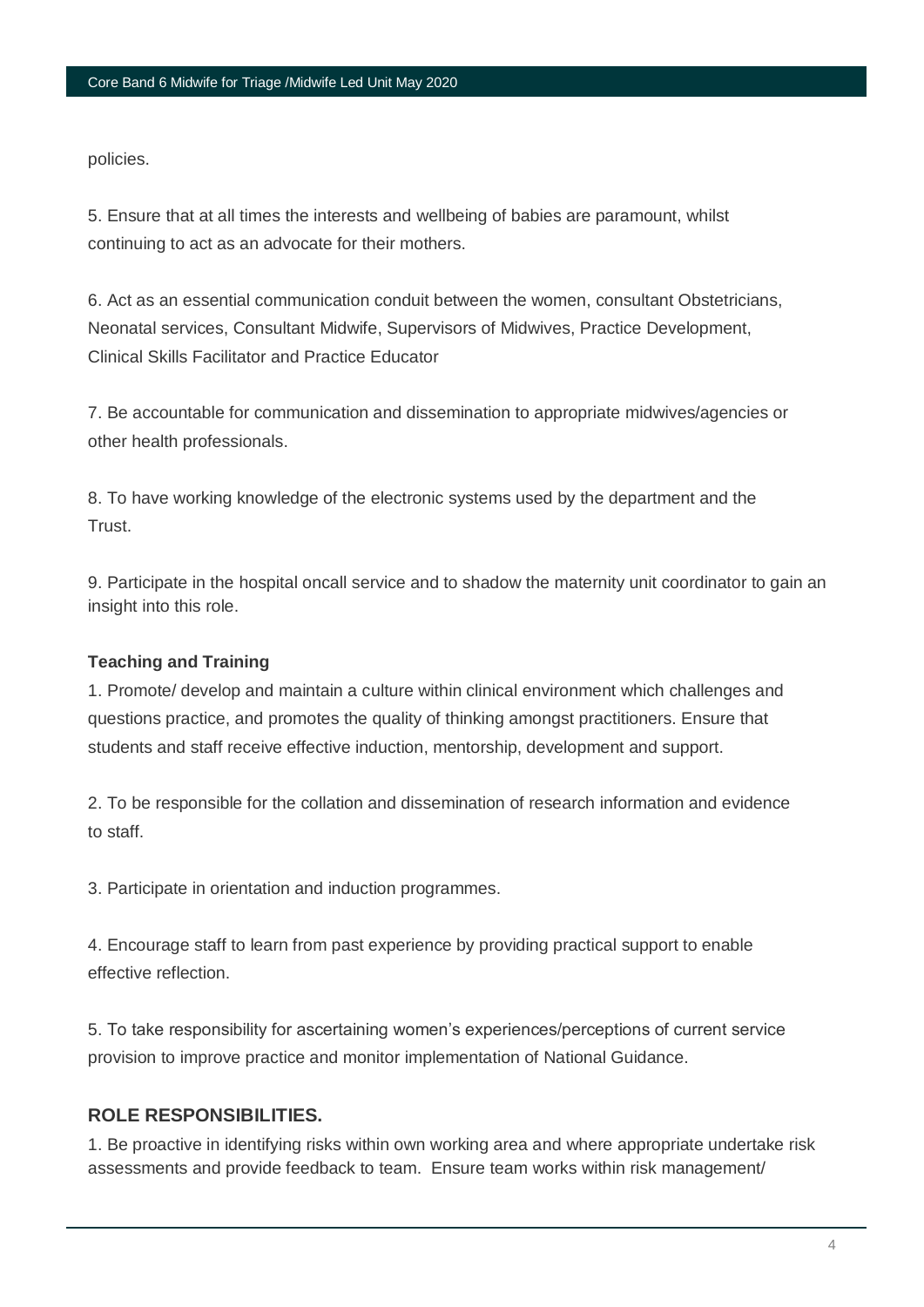#### Core Band 6 Midwife for Triage /Midwife Led Unit May 2020

occupational health legislation and Trust procedures. Be proactive in identifying risks within own working area and where appropriate undertake risk assessments and provide feedback to team.

2. Ensure all department's equipment is serviced, calibrated as per policy and fit for use and all staff have received adequate training prior to using equipment.

3. To ensure implementation of workforce strategy working alongside the HR and Occupational Health to achieve targets by improving productivity and managing sickness absence.

4. Challenge unacceptable staff attitude and behaviour ensuring that you act as a role model at all times.

5. Cultivate an open and honest culture where people feel able to raise concerns and share good practice through positive role modelling. Take ownership of problems and seek to influence any change management that may have negative impact on the working area.

6. To ensure establishment and skill mix for department are appropriate.

7. Be actively involved in recruitment for the maternity unit.

8. Develop own skills, taking responsibility for continuing professional development and performance, maintaining own portfolio in accordance with post registration requirements. Work to achieve competencies appropriate to grade. Identify own development needs in relation to current practice and future plans, setting personal development objectives.

9. Has the ability and clinical judgment to refer to the Matron for the Hospital Maternity Services, Director of Midwifery, and Consultant Obstetricians, Anaesthetists and Paediatricians where appropriate in order to ensure safety of patients and colleagues within the clinical area and department.

11. To have understanding of Trust objectives

## OTHER RESPONSIBILITIES

1. Post-holder is aware that their role includes exposure to biohazards and other potentially unpleasant materials and takes responsibility for protecting themselves and others where appropriate through implementation of measures such as universal precautions and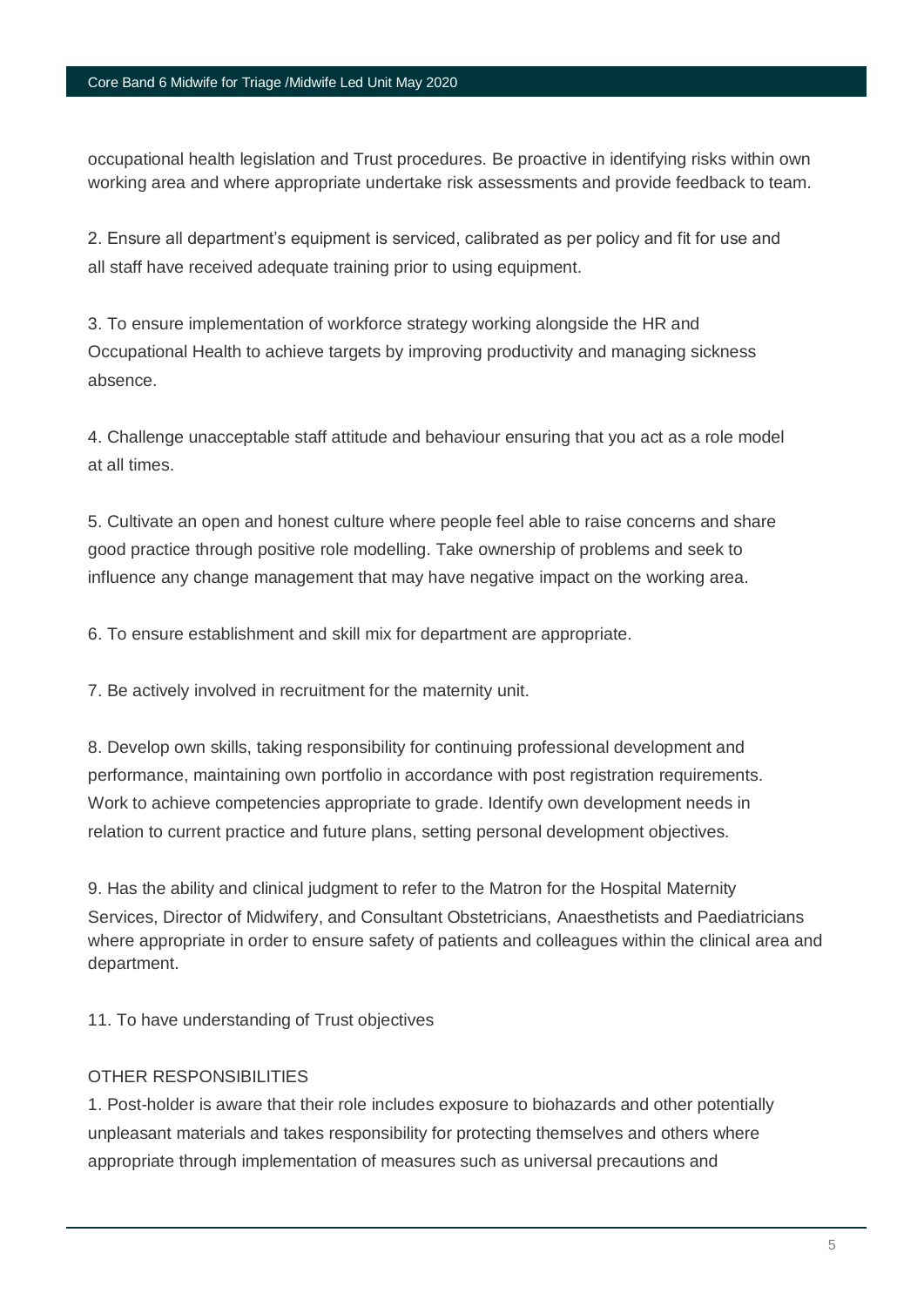equipment/material supplied by their employer for such use.

This job description is not exhaustive and will be subject to periodic review in association with the post-holder.

# GENERAL NOTES

The Trust has designated the prevention and control of infection and the full implementation of the Health Act (2006) as a core component in the organisation's clinical governance, managing risk and patient safety programmes. In consequence, all employees are expected to: i) Follow consistently high standards of infection control practice, especially with reference to hand decontamination and, for clinical staff, aseptic technique. ii) Be aware of and follow all Trust infection control guidelines and procedures relevant to their work.

iii) Participate in mandatory training and annual updates.

# CHANGES TO JOB DESCRIPTION

The duties outlined above are subject to changes, after consultation with post holder, to meet the needs of the service/ organisation.

# HEALTH AND SAFETY

The post holder is required to conform to the Royal Berkshire NHS Foundation Trust's Policies on Health and Safety and Fire Prevention, and to attend related training sessions as required.

# CONFIDENTIALITY

In the course of their duties employees will have access to confidential material about patients, members of staff and other NHS business. On no account must information relating to identifiable patients be divulged to anyone other than authorised persons, for example, medical, nursing or other professional staff, as appropriate, who are concerned directly with the care, diagnosis and/or treatment of the patient. If there is any doubt whatsoever, as to the authority of a person or body asking for information of this nature, advice must be sought from a superior officer. Similarly, no information of a personal or confidential nature concerning individual members of staff should be divulged to anyone without the proper authority having first been given. Failure to observe these rules will be regarded as serious misconduct, which could result in serious disciplinary action being taken including dismissal.

# POLICIES AND PROCEDURES

The duties and responsibilities of the post will be undertaken in accordance with the policies, procedures and practices of the Royal Berkshire NHS Foundation Trust which may be amended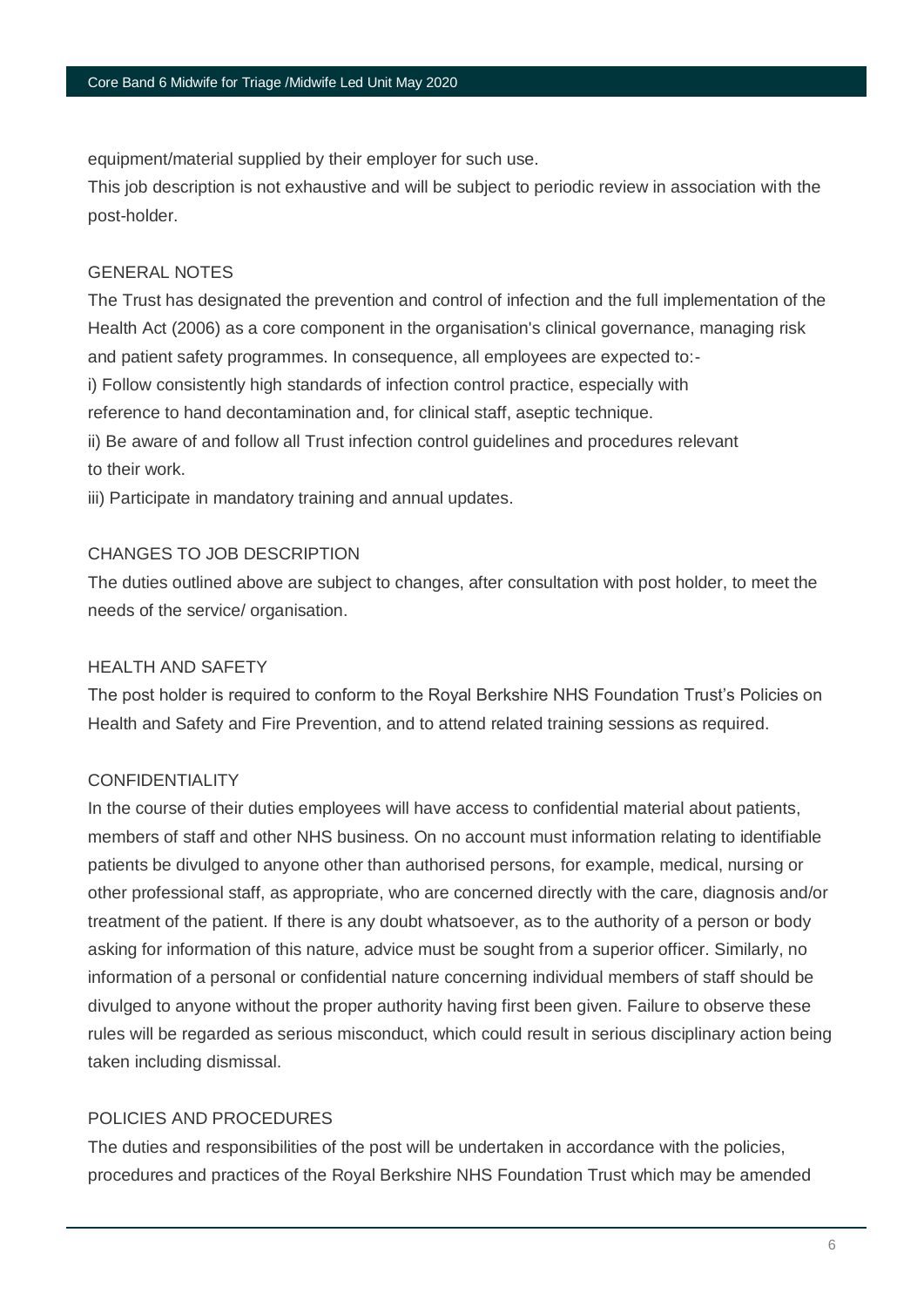from time to time.

## NO SMOKING POLICY

In recognition of the Trust's commitment to health promotion and its health and safety responsibility, the Trust has a no smoking policy that prevents all staff from smoking whilst on duty, or on Trust property

## EQUAL OPPORTUNITIES

The Royal Berkshire NHS Foundation Trust's duty is to ensure that no existing or potential employees receive less favourable treatment on the grounds of sex, sexual orientation, race, colour, nationality, ethnic origin, religion, marital status, age or disability, or are disadvantaged by conditions or requirements that cannot be shown to be justifiable. All employees are expected to comply with this policy.

## DATA QUALITY

The information that you record as part of your duties at the Trust must be 'fit for purpose', reliable and easily accessed by appropriate/authorised personnel. To achieve this standard the information must be: accurate, legible (if hand written), recorded in a timely manner, kept up-to-date, appropriately filed.

All staff must monitor and take responsibility for data quality throughout the areas of the system used locally, all users maintain timely input, and ensuring that data is checked with the patient whenever possible, and to support initiatives to improve data quality

N.B. Recorded information includes: patient information entered in case notes and entered on any computerised care records system, financial information, health and safety information e.g. accident books, personnel information recorded in personnel files etc.

Failure to adhere to these principles will be regarded as a performance issue and will result in disciplinary action.

## FREEDOM OF INFORMATION ACT 2000

As an employee of the Royal Berkshire NHS Foundation Trust, you are required to recognise a request from the public for Trust information and treat the request in accordance with the Trust's Freedom of Information Act 2000 Policy & Procedures.

Failure to comply with this requirement could result in action being taken against the Trust by the Information Commissioner (the overseeing body for the Freedom of Information Act 2000).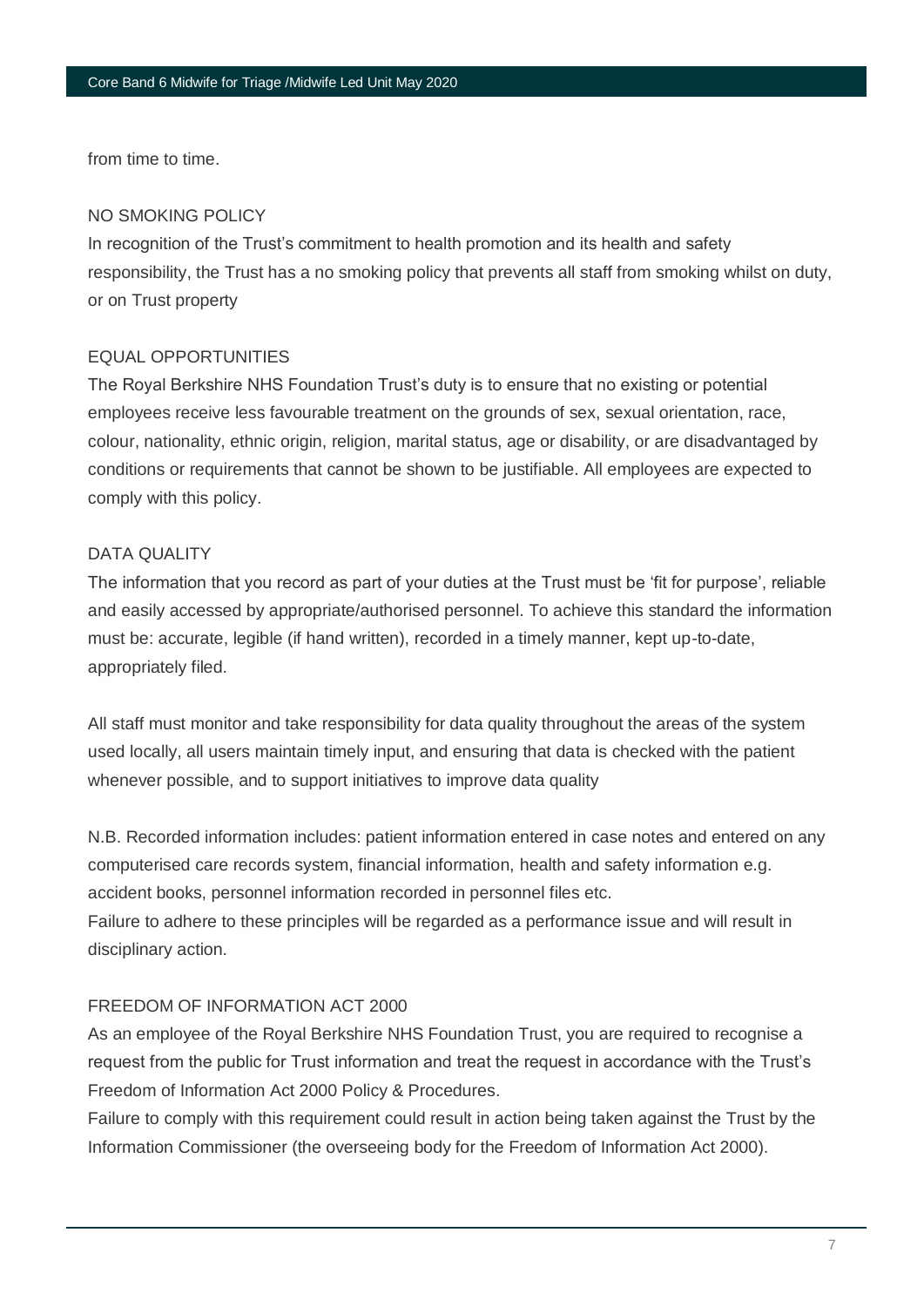| Candidates must demonstrate the following                     | <b>Essential/desirable</b> | <b>Measured</b><br>by: |
|---------------------------------------------------------------|----------------------------|------------------------|
| <b>Education/qualifications/Training</b>                      |                            |                        |
| Registered midwife                                            |                            | A/I/NMC<br>Check       |
| Mentorship qualification/ENB997/or equivalent                 |                            | A/I                    |
| Educated to a minimum of 1st degree level/able to demonstrate |                            | Α/I                    |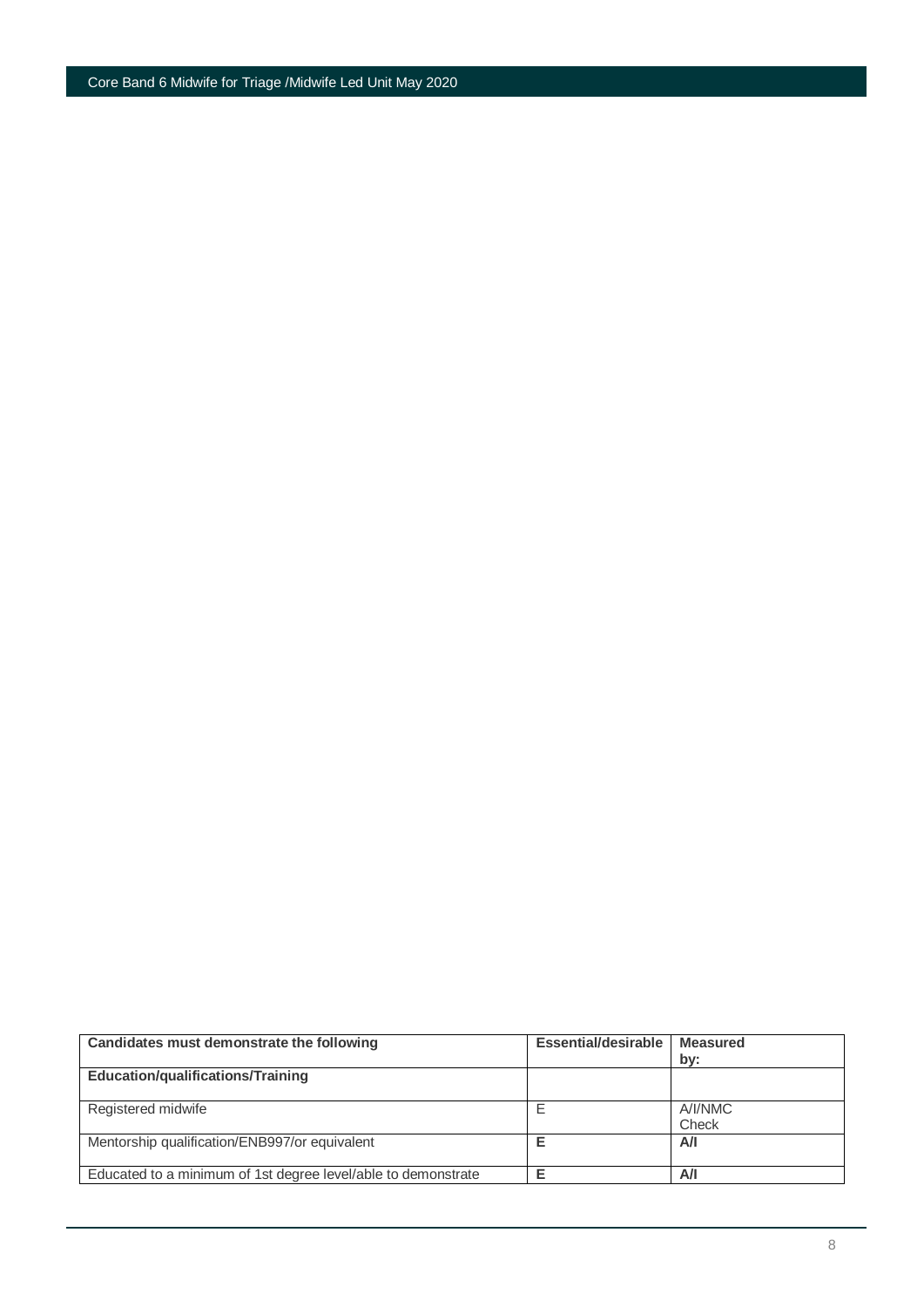| evidence                                                                                    |   |                |
|---------------------------------------------------------------------------------------------|---|----------------|
| that is working at degree level/commenced degree pathway                                    |   |                |
| Leadership/management qualification                                                         | Е | A/I            |
| <b>Experience</b>                                                                           |   |                |
| Significant recent experience in midwifery                                                  | Е | A/I            |
| Person Specification - Senior Band 7 Midwife Intrapartum Teams                              |   |                |
| Must have recent experience at band6/7                                                      | Ε | A/I            |
| Detailed experience of leadership/management                                                | E | A/I            |
| <b>Skills &amp; Abilities</b>                                                               |   |                |
| Excellent interpersonal skills with particular ability to liaise effectively<br>with        | E | A/I            |
| multidisciplinary team members                                                              |   |                |
| Excellent professional role model                                                           | E | <b>I</b>       |
| Excellent personal and communication skills                                                 | Ē |                |
| Demonstrate transformational leadership ability E I<br>Expert clinical skills in speciality | E | A/I            |
| Demonstrates ability to place women and family at                                           | Ε | T              |
| centre of care                                                                              |   |                |
| Ability to facilitate and support learning                                                  | E | A/I            |
| Ability to make decisions, organise and prioritise                                          | E | A/I            |
| Demonstrate excellent team working                                                          | E | ı              |
| Knowledge of quality issues and how to measure these                                        | Е | I.             |
| Demonstrates a desire to explore new ways of delivering<br>services                         | E | $\overline{1}$ |
| Motivated and enthusiastic                                                                  | E | I              |
| Excellent negotiating and influencing skills.                                               | E | A/I            |
| <b>Computer literacy</b>                                                                    | E | A/I            |
| Experience of involvement in successful change                                              | D | A/I            |
| management                                                                                  |   |                |
| <b>Other</b>                                                                                |   |                |
| Passed fit by Occupational Health E                                                         | E |                |
| Able to work flexibly to meet service needs                                                 | E |                |
|                                                                                             |   |                |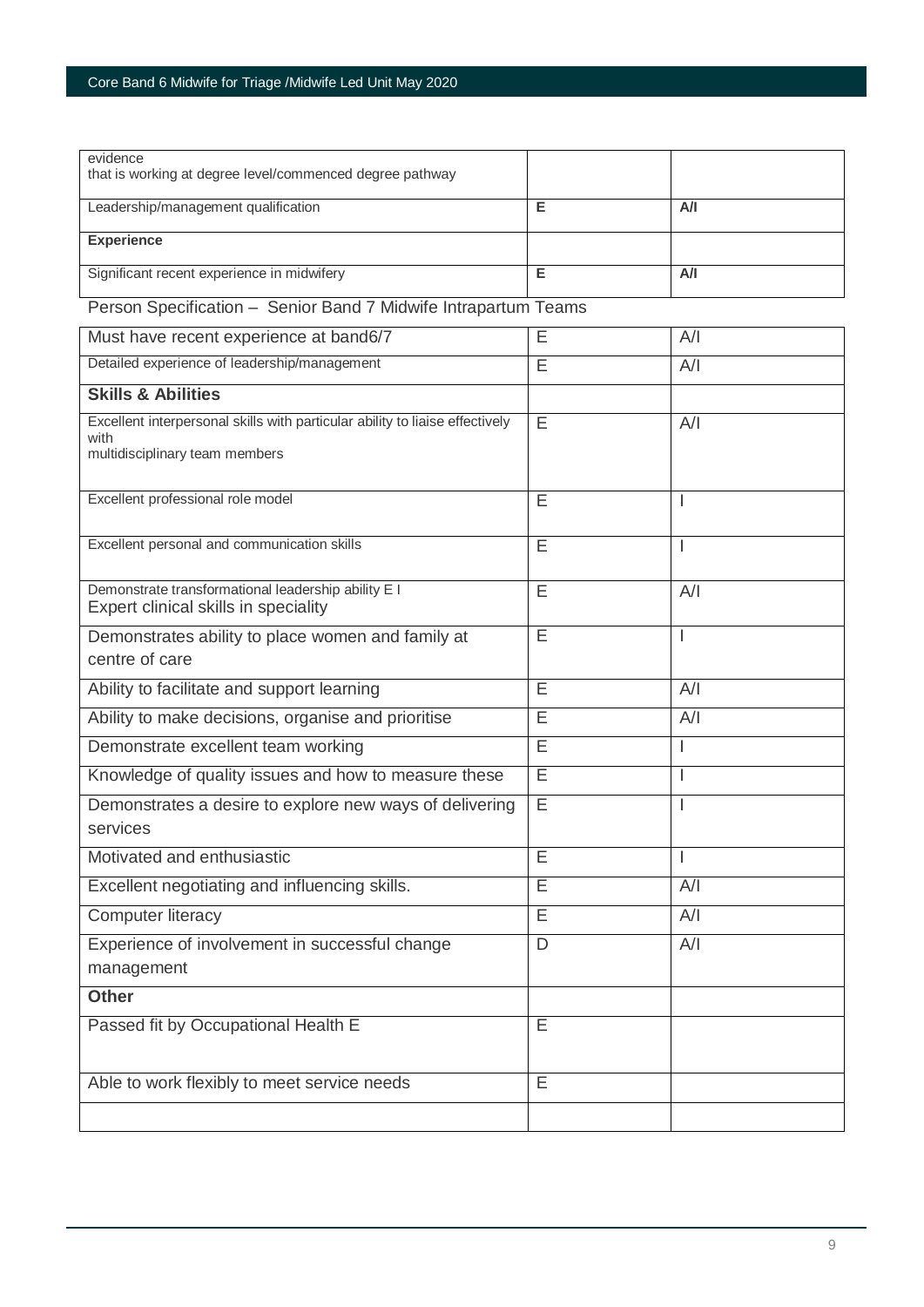I= Interview

A = Application form

R= References

The post is subject to the policies, practices, procedures and conditions of service determined by the Trust.

**Candidates must demonstrate the following Essential/desirable Measured by: Education/qualifications/Training** Registered midwife E A/I/NMC **Check** Mentorship qualification/ENB997/or equivalent E A/I Educated to a minimum of 1st degree level/able to demonstrate evidence that is working at degree level/commenced degree pathway E A/I Leadership/management qualification E A/I **Experience**